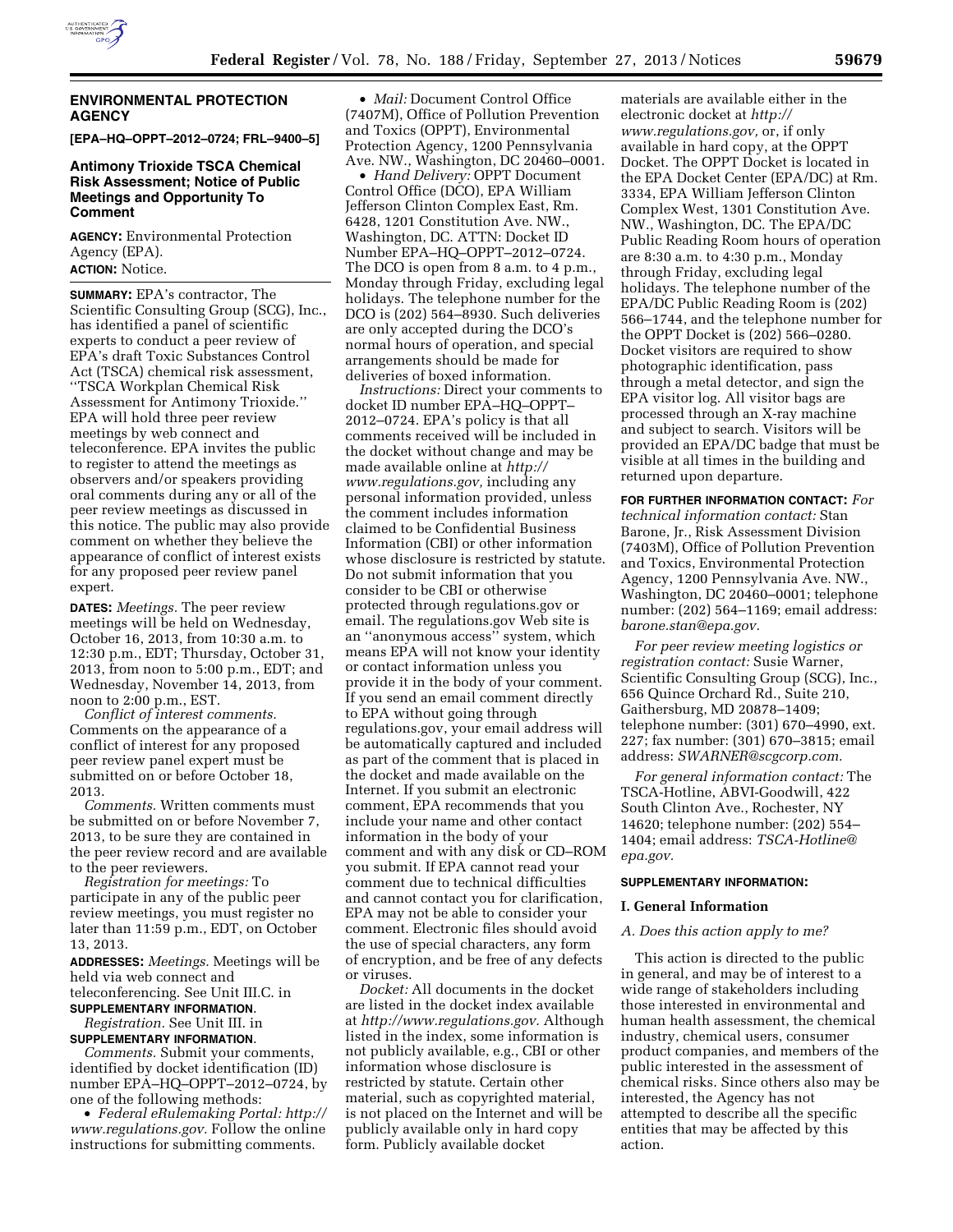# *B. What should I consider as I prepare my comments for EPA?*

1. *Submitting CBI.* Do not submit this information to EPA through regulations.gov or email. Clearly mark the part or all of the information that you claim to be CBI. For CBI information in a disk or CD–ROM that you mail to EPA, mark the outside of the disk or CD–ROM as CBI and then identify electronically within the disk or CD–ROM the specific information that is claimed as CBI. In addition to one complete version of the comment that includes information claimed as CBI, a copy of the comment that does not contain the information claimed as CBI must be submitted for inclusion in the public docket. Information so marked will not be disclosed except in accordance with procedures set forth in 40 CFR part 2.

2. *Tips for preparing your comments.*  When submitting comments, remember to:

i. Identify the document by docket ID number and other identifying information (subject heading, **Federal Register** date and page number).

ii. Follow directions. The Agency may ask you to respond to specific questions or organize comments by referencing a Code of Federal Regulations (CFR) part or section number.

iii. Explain why you agree or disagree; suggest alternatives and substitute language for your requested changes.

iv. Describe any assumptions and provide any technical information and/ or data that you used.

v. If you estimate potential costs or burdens, explain how you arrived at your estimate in sufficient detail to allow for it to be reproduced.

vi. Provide specific examples to illustrate your concerns and suggest alternatives.

vii. Explain your views as clearly as possible, avoiding the use of profanity or personal threats.

viii. Make sure to submit your comments by the comment period deadline identified.

## **II. Background**

On January 9, 2013, EPA published a notice in the **Federal Register** (78 FR 1856) (FRL–9375–1) on the availability of five draft TSCA chemical risk assessments for public comment. The Agency also asked for nominations for external experts to conduct peer reviews of the draft TSCA risk assessments, including one titled, ''TSCA Workplan Chemical Risk Assessment for Antimony Trioxide (ATO).'' Antimony trioxide (CASRN 1309–64–4) is one of 83 chemicals identified for review and

assessment in EPA's TSCA Workplan, which was released on March 1, 2012, at *[http://www.epa.gov/oppt/](http://www.epa.gov/oppt/existingchemicals/pubs/workplans.html) [existingchemicals/pubs/](http://www.epa.gov/oppt/existingchemicals/pubs/workplans.html) [workplans.html.](http://www.epa.gov/oppt/existingchemicals/pubs/workplans.html)* 

This information is distributed solely for the purpose of pre-dissemination peer review under applicable information quality guidelines. It has not been formally disseminated by EPA. It does not represent and should not be construed to represent any Agency determination or policy.

The draft ATO TSCA risk assessment is being peer reviewed consistent with guidelines for the peer review of influential scientific information and highly influential scientific assessments. EPA asked a contractor, SCG, to assemble a panel of experts to evaluate the draft ATO TSCA risk assessment report for specific uses of ATO. SCG evaluated 4 candidates that were nominated as peer reviewers by the February 8, 2013 deadline established in the January 9, 2013 **Federal Register**  notice and evaluated over 100 additional experts before submitting the proposed peer review panel members. The proposed peer review panel was vetted by the contractor for conflict of interest and the appearance of bias according to Agency peer review guidance as detailed in the contract. This proposed peer review panel includes: Anne Fairbrother (chair), Vincent Rudigar Battersby, Jim Deyo, Bruce Hope, Larry Kapustka, Wayne Landis, David Ostrach, Daniel Schlenk, Erik Smolders, and Maria Soledad Supelveda.

The biographies are available in the docket (docket ID number EPA–HQ– OPPT–2012–0724). The public may provide comments to the same docket for the draft ATO TSCA risk assessment on the appearance of a conflict of interest for any proposed peer review panel member. This comment period on the peer review panel membership closes on October 18, 2013. The final list of peer review panel members will be available on the SCG's Web site at *[http://www.scgcorp.com.](http://www.scgcorp.com)* 

The peer review panel is responsible for the review of the scientific and technical merit of the draft ATO TSCA risk assessment, which is available through *<http://www.regulations.gov>* and at h*[ttp://www.epa.gov/oppt/](http://www.epa.gov/oppt/existingchemicals/pubs/workplans.html) [existingchemicals/pubs/](http://www.epa.gov/oppt/existingchemicals/pubs/workplans.html) [workplans.html.](http://www.epa.gov/oppt/existingchemicals/pubs/workplans.html)* The peer review panel will not address potential policy implications or risk management options that may result from the draft ATO TSCA risk assessment. Members of the public may register to attend any or all three meetings as observers and may also register to offer oral comments on

each day of the meetings. A registered speaker is encouraged to focus on issues directly relevant to science-based aspects of the draft ATO TSCA risk assessment.

The first peer review meeting on October 16, 2013, will be dedicated to hearing registered speakers' oral comments on the draft ATO TSCA risk assessment and reviewing the charge to the peer reviewers. Each speaker is allowed between 3–5 minutes, depending on the number of registered speakers. Given time constraints, a maximum of 30 speakers will be allowed to offer comments. If more than 30 speakers register to provide oral comments, speakers will be selected by SCG in a manner designed to optimize representation from all organizations, affiliations, and present a balance of science issues relevant to the Agency's TSCA risk assessment. Peer review panel members will have access to written comments and materials and electronic materials submitted to the docket by November 7, 2013. Registered observers and speakers will not be allowed to distribute any written comments or materials or electronic materials directly to the peer review panel members. To submit written comments, please follow one of the methods outlined in **ADDRESSES**. The public comment period closes on October 23, 2013.

The second peer review panel meeting on October 31, 2013, will be devoted to deliberations of the draft ATO TSCA risk assessment by the peer review panel, guided by the charge questions to the peer review panel.

The third and final peer review panel meeting on November 14, 2013, will focus on the peer review panel's discussion of its draft ATO TSCA risk assessment recommendations to EPA, which will be posted on the contractor Web site prior to the final peer review meeting. The final peer review panel report will be prepared by SCG and made available to the public according to the Agency peer review guidance at *[http://www.epa.gov/peerrevie](http://www.epa.gov/peerreview)*w. EPA will consider SCG's peer review panel report of the comments and recommendations from the three peer review meetings, as well as written comments and materials and electronic materials in the docket at *[http://](http://www.regulations.gov) [www.regulations.gov,](http://www.regulations.gov)* as it proceeds to finalize the ATO TSCA risk assessment.

If potential risks are indicated in the revised risk assessment following peer review and public comment, the Agency will take the necessary risk reduction efforts as warranted. If no risks are identified in the revised risk assessment following revision in response to peer